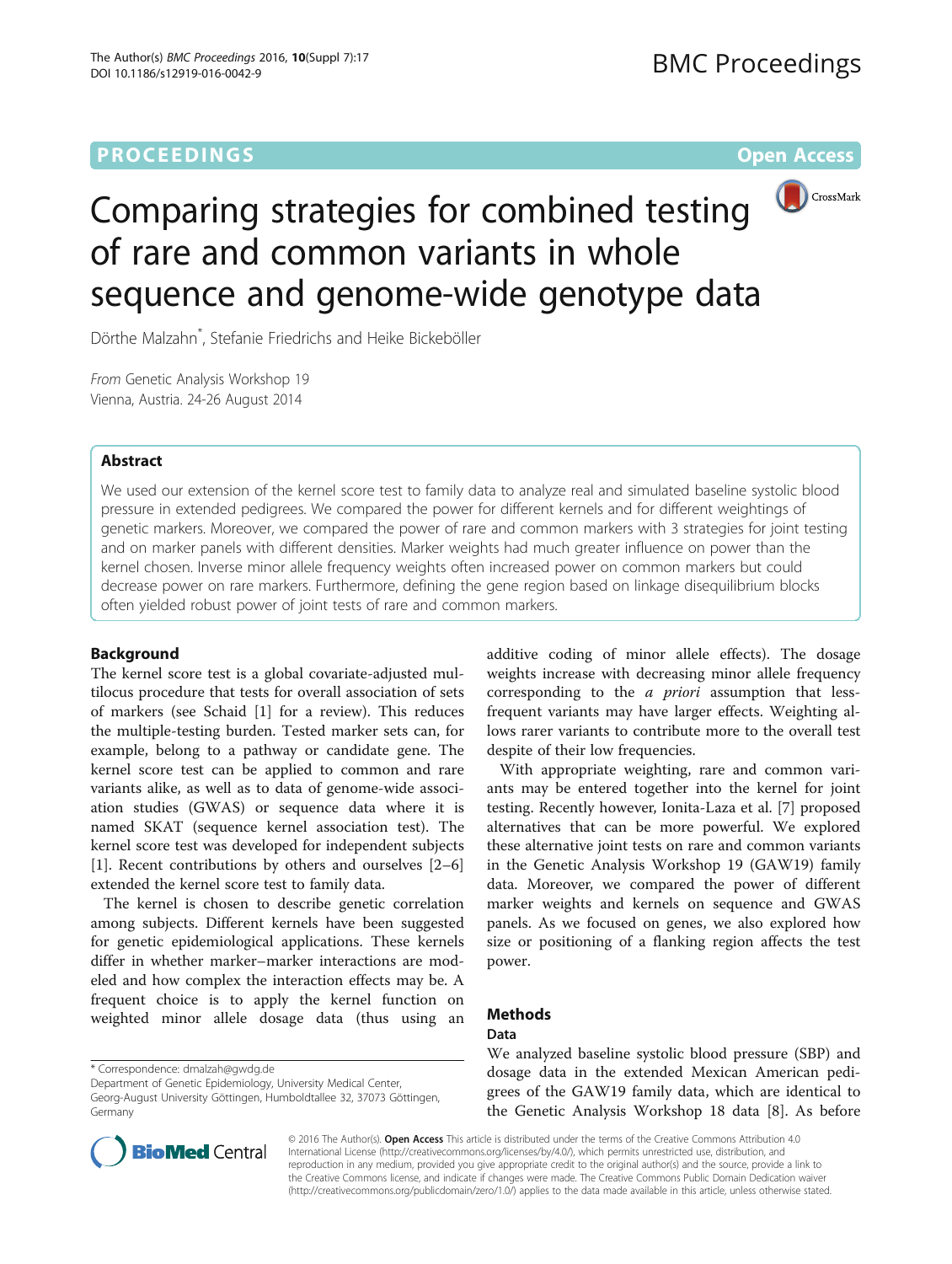<span id="page-1-0"></span>[[6\]](#page-4-0), we considered subjects with known baseline SBP and baseline diastolic blood pressure, sex, and age, who were not on blood pressure medication (real SBP: 706 subjects, excluding the first listed monozygotic twin of 2 observed twin pairs; simulated SBP: 740 to 781 subjects, numbers vary for 200 simulated study replicates because of inclusion criteria). For real SBP, we considered candidate gene AGTR1 [\[9](#page-4-0)] on chromosome (chr) 3 that tends to associate with SBP in the present family sample [\[6](#page-4-0)]. For simulated SBP, we selected from the simulation answers 5 strongly associated genes with various linkage disequilibrium (LD) structures: MAP4 (very homogeneous LD, chr3) and, in the order of increasing variability of LD, TNN (chr1), FLT3 (chr13), LEPR (chr1), and GSN (chr9). We used NCBI build 37, International Haplotype Map Project (HapMap) [\[10](#page-4-0)] reference data for Mexican Americans and the default algorithm in Haploview 4.2 [\[11\]](#page-4-0) with a required fraction of strong LD of 0.7 and confidence interval limits of 0.5 and 0.8 to determine LD-blocks based on the D' measure. Gene regions were defined as the LD-block(s) that contained the gene. For AGTR1, we also considered the region from the first to the last exonic position and flanking regions of 30 kb or 500 kb. For the same subjects, we used 2 single-nucleotide polymorphism (SNP) panels: sequence (allele dosage data) and GWAS (allele dosage data reduced to GWAS SNPs). Biallelic SNPs were included for testing if their Hardy-Weinberg equilibrium test  $p$  values were equal to or greater than  $10^{-5}$  (rounding imputed dosages for this purpose only) and if at least 7 observations of the minor allele were present in the sample. The latter parallels minimum data requirements in parametric regression.

#### Kernel score test for family data

Here we briefly summarize our method introduced in [[6\]](#page-4-0), denoting vectors and matrices by bold letters. Baseline SBP is right-skewed distributed and was therefore rank-normalized by Blom transformation [[12](#page-4-0)] to standard normally distributed target variables  $Y = (Y_1,...,Y_n)$ . Y depend on fixed covariate effects b (intercept, age, sex, age  $\times$  sex interaction), random effects **c** that adjust for familial polygenic background, a semiparametric model  $h(G)$  of genetic markers G, and regression residuals  $e \sim$  $N(0, s^2I)$  with residual variance  $s^2$ .

$$
\mathbf{Y} = \mathbf{X}\mathbf{b}^{\mathrm{T}} + \mathbf{Z}\mathbf{c}^{\mathrm{T}} + \mathbf{h}(\mathbf{G}) + \mathbf{e}
$$
 (1)

X, Z are the design matrices for fixed covariate effects and random family effects.  $h(G) = Ka^{T}$  depends on a  $n \times n$ dimensional kernel matrix K of genetic similarities between  $n$  subjects on markers  $G$ , and multivariate normally distributed random effects  $\mathbf{a} \sim N(0,\tau\mathbf{K})$  [[1\]](#page-4-0). One tests for a genetic covariance component τ.

The kernel score test is computed from restricted maximum likelihood parameter estimates of the genetic null model (where  $h(G) = 0$ ). Thus, the null model estimates fixed covariate effects  $\mathbf{b}_{\alpha}$ , random pedigree effects  $\mathbf{c}_{\mathbf{o}}$ , the variance  $s_{\text{fan}}^2$  of the polygenic familial component, and the residual variance  $s_o^2$ . The null model was adjusted for polygenic familial background based on the kinship coefficient matrix  $\Phi_{\text{kin}} = ZZ^T$  using R-packages kinship2 and coxme with R-function lmekin. The kernel score test statistic is.

$$
Q = \mathbf{R}^{\mathrm{T}} \mathbf{M} \mathbf{R} \tag{2}
$$

 $\mathbf{R} = \mathbf{P}_0^{1/2} \mathbf{Y}$  are standard normally distributed residuals<br>od matrix  $\mathbf{M} = (\mathbf{P}^{1/2} \mathbf{K} \ \mathbf{P}^{1/2})/2$  incorporates the kernel  $\mathbf{R} = \mathbf{P}^{1/2}_{0} \mathbf{Y}$  are standard normally distributed residuals and matrix  $\mathbf{M} = (\mathbf{P}_0^{1/2}\mathbf{K} \ \mathbf{P}_0^{1/2})/2$  incorporates the kernel<br>[6]  $\mathbf{P} = \mathbf{V}^{-1} - \mathbf{V}^{-1}\mathbf{Y}(\mathbf{Y}^T\mathbf{V}^{-1}\mathbf{Y})^{-1}\mathbf{Y}^T\mathbf{V}^{-1}$  is the null projec- $\frac{R}{T} \frac{P_0}{V^{-1}}$ [[6\]](#page-4-0).  $P_o = V_o^{-1} - V_o^{-1} X (X^T V_o^{-1} X)^{-1} X^T V_o^{-1}$  is the null projection matrix with  $V = c^2 I + c^2 Z^T$ . The *n* values for test [6].  $P_0 = V_0 - V_0$   $X(X, V_0, X)$   $X, V_0$  is the null projection matrix with  $V_0 = s_0^2 I + s_{\text{fan}}^2 Z Z^T$ . The *p* values for test estatistic (2) were calculated by Davies' exact method [13] statistic (2) were calculated by Davies' exact method [[13](#page-4-0)] with the R package CompQuadForm from sample estimates Q and all eigenvalues of matrix M.

## Kernels and single-nucleotide polymorphism weights

We applied all kernel functions on allele dosage data  $g_i$ ,  $g_j$ (for pairs of subjects i, j) on  $N_{SNP}$  biallelic SNP markers. The kernel matrix entries are

Linear kernel 
$$
\mathbf{K}_{ij} = \mathbf{g}_i^{\mathrm{T}} \mathbf{W} \mathbf{g}_j
$$
 (3)

Radial basis function (RBF) kernel  $K_{ii}$ 

$$
= \exp\left(-\mu^{-1}\cdot\left(\mathbf{g}_i-\mathbf{g}_j\right)^T\mathbf{W}\left(\mathbf{g}_i-\mathbf{g}_j\right)\right) \tag{4}
$$

with diagonal weight matrix W. The linear kernel (3) does not allow for SNP interactions opposed to the RBF kernel (4), which yields polynomial models. Dosage weights are normed  $\mathbf{W}_{mm} = f(v_m)/\sum_m f(v_m)$  for any chosen SNP set  $m = 1,...,N_{SNP}$  and depend on the minor allele frequency (MAF) ν of the respective SNP. We considered:  $f(v_m) = 1$  (treating SNPs alike),  $f(v_m) = 1/v_m$ , as well as  $f(v_m) = Beta(v_m, 1, 25)$  for  $v_m$  equal to or less than 5 % and  $f(v_m) = Beta(v_m, 0.5, 0.5)$  for  $v_m$  greater than 5 % as suggested earlier [[7\]](#page-4-0). Beta-density weights distinguish MAFs more moderately than 1/ν-weights. For the RBF kernel (4), the scale parameter  $\mu$  was the average weighted squared genetic difference between subjects  $\Sigma_{i,j}(\mathbf{g}_i - \mathbf{g}_j)^T \mathbf{W}(\mathbf{g}_i - \mathbf{g}_j)/n^2$  multiplied by the effective num-<br>her of independent SNPs in the tested set [14] ber of independent SNPs in the tested set [\[14](#page-4-0)].

# Strategies for combined testing of common and rare variants

By default, the kernel score test, Eq. (2), is performed with a kernel matrix  $K_{all}$  computed on all dosages with a weighting of common and rare SNPs.

In contrast, Ionita-Laza et al. [\[7](#page-4-0)] recently suggested computing the kernel separately for rare SNPs  $(K_{\text{rare}})$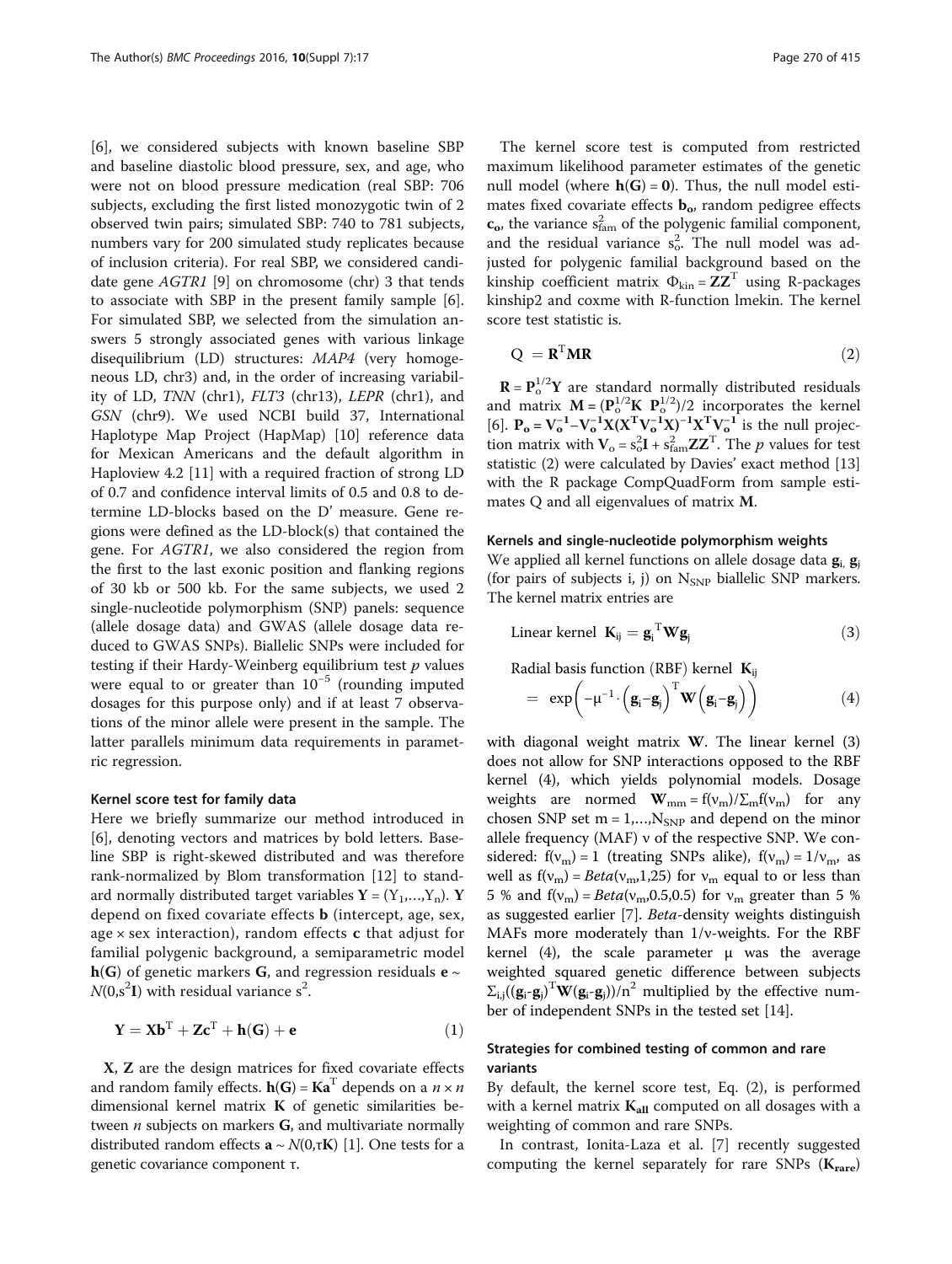<span id="page-2-0"></span>
$$
Q_{WS} = (1-\phi) \cdot Q_{rare} + \phi \cdot Q_{common} \tag{5}
$$

Weight  $\varphi = (\text{tr}(\mathbf{M}_{\text{rare}}\cdot\mathbf{M}_{\text{rare}})/(t\text{r}(\mathbf{M}_{\text{rare}}\cdot\mathbf{M}_{\text{rare}}) + t\text{r})$  $(M_{\text{common}} \cdot M_{\text{common}}))^{1/2}$  may be chosen such that  $(1 - \varphi)$ <sup>,</sup>  $Q<sub>rare</sub>$  and φ⋅ $Q<sub>common</sub>$  have the same variance. P values are obtained by Davies' exact method from sample estimates Q<sub>WS</sub> and all eigenvalues of matrix ((1 –  $\varphi$ )• $M_{\text{rare}}$  +  $\phi$ ∙M<sub>common</sub>). Alternatively, Fishers p value pooling can be applied.

$$
Q_{FISHER} = -2ln(p_{rare}) - 2ln(p_{common})
$$
 (6)

Under H<sub>0</sub>, Q<sub>FISHER</sub>/(1 + 0.25*⋅cov*) is chi-square distributed with  $16/(4 + cov)$  degrees of freedom [[7](#page-4-0)]. With r = tr( $M<sub>rare</sub>$ <sup>o</sup>  $M_{\text{common}}/(tr(M_{\text{rare}}\cdot M_{\text{rare}})\cdot tr(M_{\text{common}}\cdot M_{\text{common}}))^{1/2}$ , the covariance between  $p_{\text{rare}}$  and  $p_{\text{common}}$  is  $cov \approx r$ ⋅(3.25 + 0.75⋅r) for  $0 \le r \le 1$  and  $cov \approx r \cdot (3.27 + 0.71 \cdot r)$  for  $-0.5 \le r \le 0$ . Only test statistic  $(6)$  yields approximate p values; all

Table 1 Analysis of real data: real SBP and candidate gene AGTR1

SNP

other  $p$  values are obtained with Davies' method and are exact.

#### Results and discussion

Our test extension to families holds the nominal significance level and correctly adjusts for a polygenic familial variance component (as demonstrated in [[6\]](#page-4-0)). Table 1 lists the *p* values obtained for association testing of *AGTR1* on real SBP, considering common SNPs (MAF >5 %) and rare SNPs (MAF  $\leq$ 5 %) as well as 3 joint tests (default test  $K_{all}$ , WS, Fisher). Beta-weights (not shown) performed between equal weights and 1/ν-weights. The 1/ν-weight lowered *p* values particularly on common SNPs. AGTR1 association is suggested by common as well as rare SNPs. Joint testing of rare and common SNPs was beneficial. In particular, WS and Fisher test  $p$  values were often smaller (and otherwise close to) the smallest  $p$  value of the separate rare and common SNP tests. When using ad hoc definitions of the  $AGTR1$  flanking region, Fisher and WS  $p$ values remained relatively stable and were also smaller compared to the default test  $K_{all}$ . However, on the AGTR1 containing LD-block all joint tests performed highly similar, *p* values were the smallest and also relatively stable regardless of SNP weights and SNP density.

| panel |                                                              | MAF $>5%$ |                                                                  | MAF $\leq$ 5 % |           | Default   | <b>WS</b> | Fisher    |
|-------|--------------------------------------------------------------|-----------|------------------------------------------------------------------|----------------|-----------|-----------|-----------|-----------|
|       |                                                              | $N_{SNP}$ | $p$ value                                                        | $N_{SNP}$      | $p$ value | $p$ value | $p$ value | $p$ value |
|       | AGTR1 with no flanking region, positions 148415571-148460795 |           |                                                                  |                |           |           |           |           |
| GWAS  | equal                                                        | 11        | 0.189                                                            | 7              | 0.097     | 0.177     | 0.102     | 0.101     |
|       | $1/\nu$                                                      | 11        | 0.113                                                            | $\overline{7}$ | 0.050     | 0.054     | 0.044     | 0.043     |
| SEQ   | equal                                                        | 74        | 0.203                                                            | 138            | 0.060     | 0.173     | 0.076     | 0.076     |
|       | $1/\nu$                                                      | 74        | 0.160                                                            | 138            | 0.098     | 0.083     | 0.088     | 0.090     |
|       |                                                              |           | AGTR1 with 30 kb flanking region, positions 148385571-148490795  |                |           |           |           |           |
| GWAS  | equal                                                        | 30        | 0.100                                                            | 12             | 0.072     | 0.092     | 0.050     | 0.052     |
|       | $1/\vee$                                                     | 30        | 0.045                                                            | 12             | 0.069     | 0.030     | 0.029     | 0.029     |
| SEQ   | equal                                                        | 198       | 0.053                                                            | 300            | 0.067     | 0.047     | 0.030     | 0.032     |
|       | $1/\nu$                                                      | 198       | 0.039                                                            | 300            | 0.172     | 0.045     | 0.044     | 0.050     |
|       |                                                              |           | AGTR1 with 500 kb flanking region, positions 147915571-148960795 |                |           |           |           |           |
| GWAS  | equal                                                        | 277       | 0.206                                                            | 51             | 0.048     | 0.196     | 0.061     | 0.065     |
|       | $1/\nu$                                                      | 277       | 0.151                                                            | 51             | 0.064     | 0.102     | 0.059     | 0.066     |
| SEQ   | equal                                                        | 2170      | 0.192                                                            | 2244           | 0.069     | 0.173     | 0.080     | 0.085     |
|       | $1/\nu$                                                      | 2170      | 0.157                                                            | 2244           | 0.051     | 0.062     | 0.057     | 0.060     |
|       | AGTR1 containing LD-block, positions 148344702-148568958     |           |                                                                  |                |           |           |           |           |
| GWAS  | equal                                                        | 80        | 0.058                                                            | 19             | 0.076     | 0.055     | 0.035     | 0.036     |
|       | $1/\nu$                                                      | 80        | 0.040                                                            | 19             | 0.114     | 0.034     | 0.036     | 0.039     |
| SEQ   | equal                                                        | 499       | 0.029                                                            | 592            | 0.106     | 0.027     | 0.027     | 0.030     |
|       | $1/\nu$                                                      | 499       | 0.027                                                            | 592            | 0.112     | 0.025     | 0.026     | 0.030     |

Weight Common SNPs Rare SNPs Rare SNPs Joint tests

Association of AGTR1 with real SBP was tested with a linear kernel on minor allele dosage data for GWAS and sequence (SEQ);  $p \le 0.05$  bold. N<sub>SNP</sub> common and rare SNPs, respectively, were combined into joint tests: kernel K<sub>all</sub> (default), weighted sum test (WS), and Fisher's p value pooling for correlated p values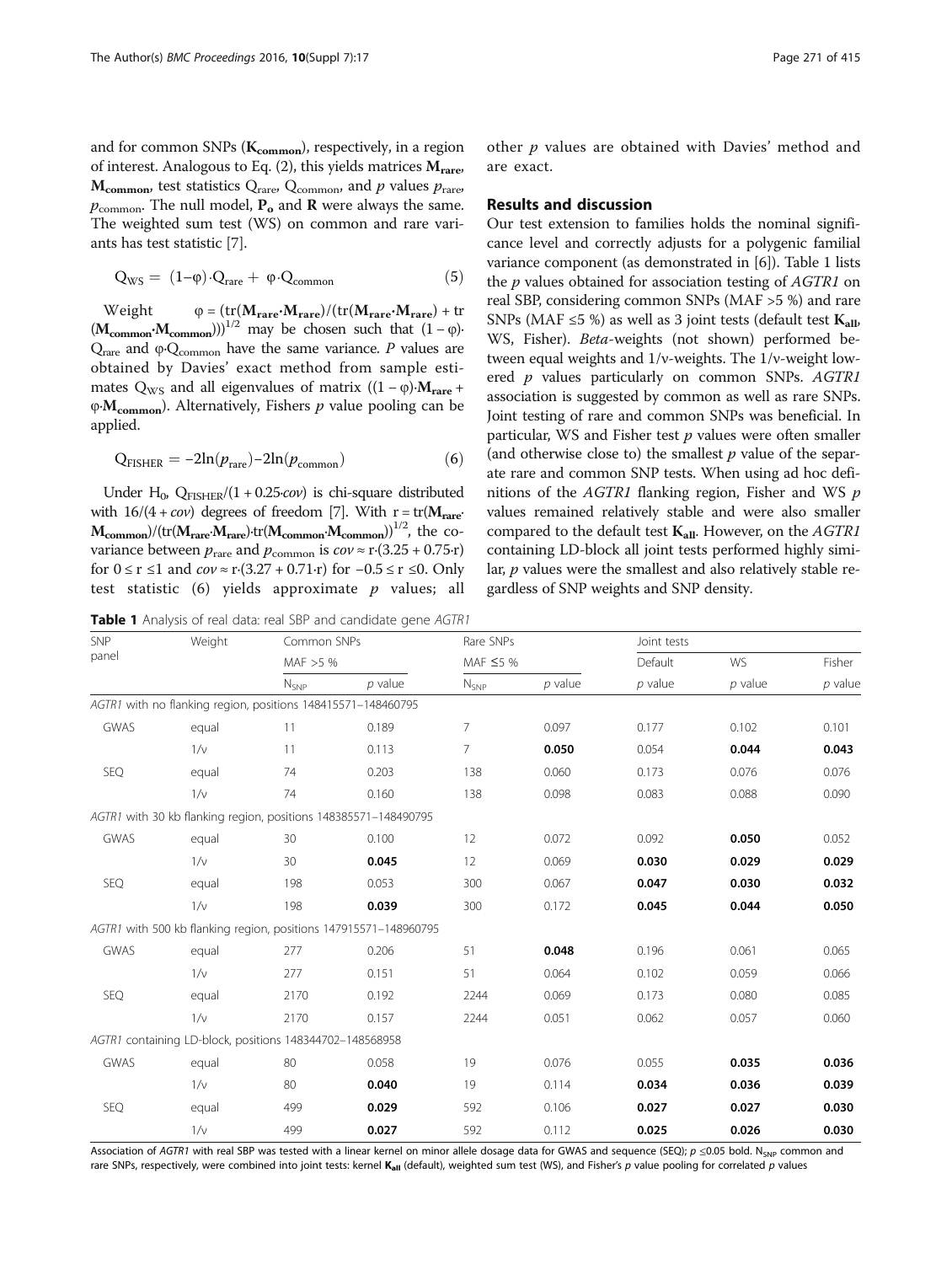

Next, we analyzed LD-blocks that contain the genes MAP4, TNN, LEPR, GSN, or FLT3. Figure 1 displays the average test power on 200 data replicates of simulated SBP. Sequence-derived variants were often more powerful than GWAS with some exceptions (Fig. 1 left and middle panels, black solid lines vs. gray dashed lines). The best were often 1/*v*-weights (circle), otherwise equal weights (diamond) were favored. Particularly 1/ν-weights may be beneficial on common SNPs (LEPR) and occasionally detrimental on rare SNPs (MAP4). The latter is an exceptional finding but consistent with Table [1](#page-2-0) on candidate gene AGTR1. On rare MAP4 SNPs, 1/ν-weights lowered the power, especially when testing also extremely rare SNPs (encircled plus), but less so when testing only MAF equal to or less than 5 % SNPs that had at least 7 observations of the minor allele (filled circle; sequence data). On gene-containing LD-blocks, all joint tests (default test  $K_{all}$ , WS, Fisher) often had similar power (Fig. 1, right panel: LEPR, FLT3, TNN with highly similar results [only TNN shown]; GSN sequence). However, default test  $K_{all}$  was the most powerful test on the gene with homogeneous strong LD (MAP4: sequence [Fig. 1, right] and GWAS [not shown]) and on the gene with the most variable LD structure (GSN: when using GWAS SNPs, not shown). Then, Kall likely exploited SNP correlations better. When LDblocks were enlarged by flanking regions, WS and Fisher often were slightly more powerful than  $K_{all}$  (results not shown). The linear kernel had always similar or better power than the RBF kernel (results not shown).

### Conclusions

As the power of kernel methods increases through the exploitation of SNP correlations [\[2](#page-4-0)], this ability should be utilized fully by analyzing LD-blocks. SNP weights have a far greater impact on test power than the kernel chosen. Currently, the benefit of 1/ν-weights may be underestimated for common SNPs. On rare SNPs, 1/ν-weights often improve power, but can also be detrimental. Findings are consistent with both real and simulated data. Our results suggest using 1/ν-weights on all SNPs in a single kernel K<sub>all</sub> testing LD-blocks and only SNPs with sufficient minor allele observations. Alternatively, one may use WS with 1/ν-weights on common SNPs and equal weights on rare SNPs in the kernels. WS upweights the rare variant contribution globally; see Eq. ([5\)](#page-2-0).

#### Acknowledgements

This work was supported by the Deutsche Forschungsgemeinschaft DFG (grant Klinische Forschergruppe [KFO] 241: TP5, BI 576/5-1; grant Research Training Group "Scaling Problems in Statistics" RTG 1644).

#### Declarations

This article has been published as part of BMC Proceedings Volume 10 Supplement 7, 2016: Genetic Analysis Workshop 19: Sequence, Blood Pressure and Expression Data. Summary articles. The full contents of the supplement are available online at [http://bmcproc.biomedcentral.com/articles/supplements/](http://bmcproc.biomedcentral.com/articles/supplements/volume-10-supplement-7) [volume-10-supplement-7.](http://bmcproc.biomedcentral.com/articles/supplements/volume-10-supplement-7) Publication of the proceedings of Genetic Analysis Workshop 19 was supported by National Institutes of Health grant R01 GM031575.

#### Authors' contributions

Authors contributed as follows: study concept, DM and HB; data extraction and analysis, DM and SF; SNP mapping with NCBI build 37 and LD calculations, SF; and writing of the manuscript, DM. All authors read and approved the final manuscript.

#### Competing interests

The authors declare that they have no competing interests.

Published: 18 October 2016